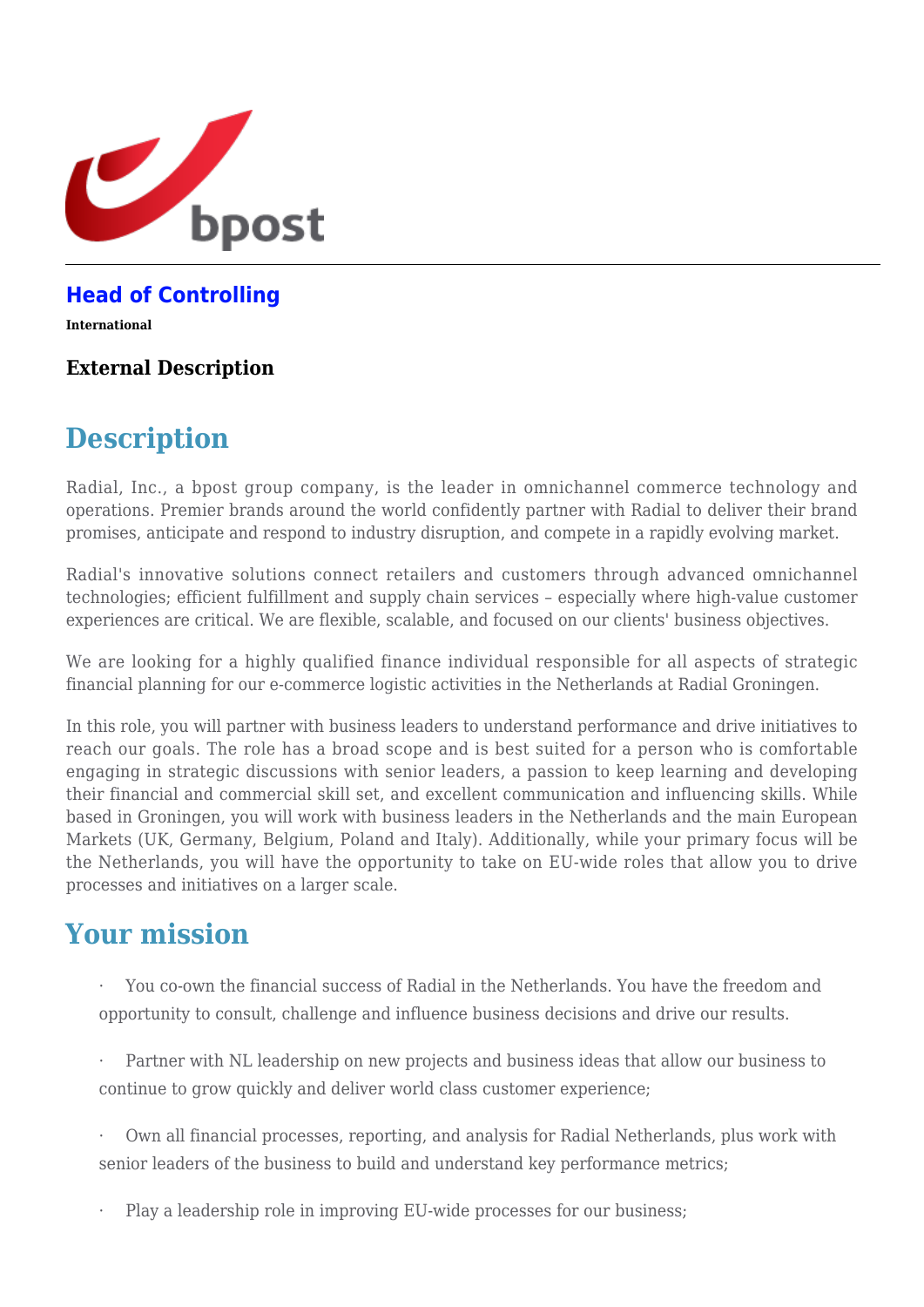- Develop tools that help us better understand business performance;
- Take on ad hoc projects and roles beyond Netherlands in support of our business.

# **Your profile**

You combine a strong financial expertise with a convincing personality, good communication- and interpersonal skills.

We would like to emphasize the things below:

· You have a contagious passion for finance and your Master's degree proves this.

· You have 5 to 10 years of wide financial management experience encompassing strategic financial management. Strong focus on long term plans is a major requirement.

· You have worked and thrived in an international and fast-moving commercial organisation, preferably in a sector related to e-commerce logistics, fulfilment.

You like to have impact: in this position you have a high exposure to internal (C-level) stakeholders. This position requires good communication and interpersonal skills to build relationships with stakeholders across the business.

You are able to challenge with respect and convince with fact-based arguments.

· Your analytical approach enables you to understand the systems and processes and dive deep into the details, but you also need to keep the overview and the hands-on approach to make your conclusions very comprehensible.

- Excellent knowledge of Dutch and English.
- You are flexible and ready to travel up an ad hoc base.

### **Why Radial?**

Like many other companies, we offer, in addition to a monthly salary, a wide range of benefits, including hospitalization insurance, group insurance, disability insurance and many benefits for more than 100 bpost partners.

This is where we really stand out:

· You are part of one of the fastest growing companies in its industry in Europe. Admittedly, this creates some complexity, but above all a lot of challenges and innovative projects.

You participate in the development of our international expansion, thanks to our many